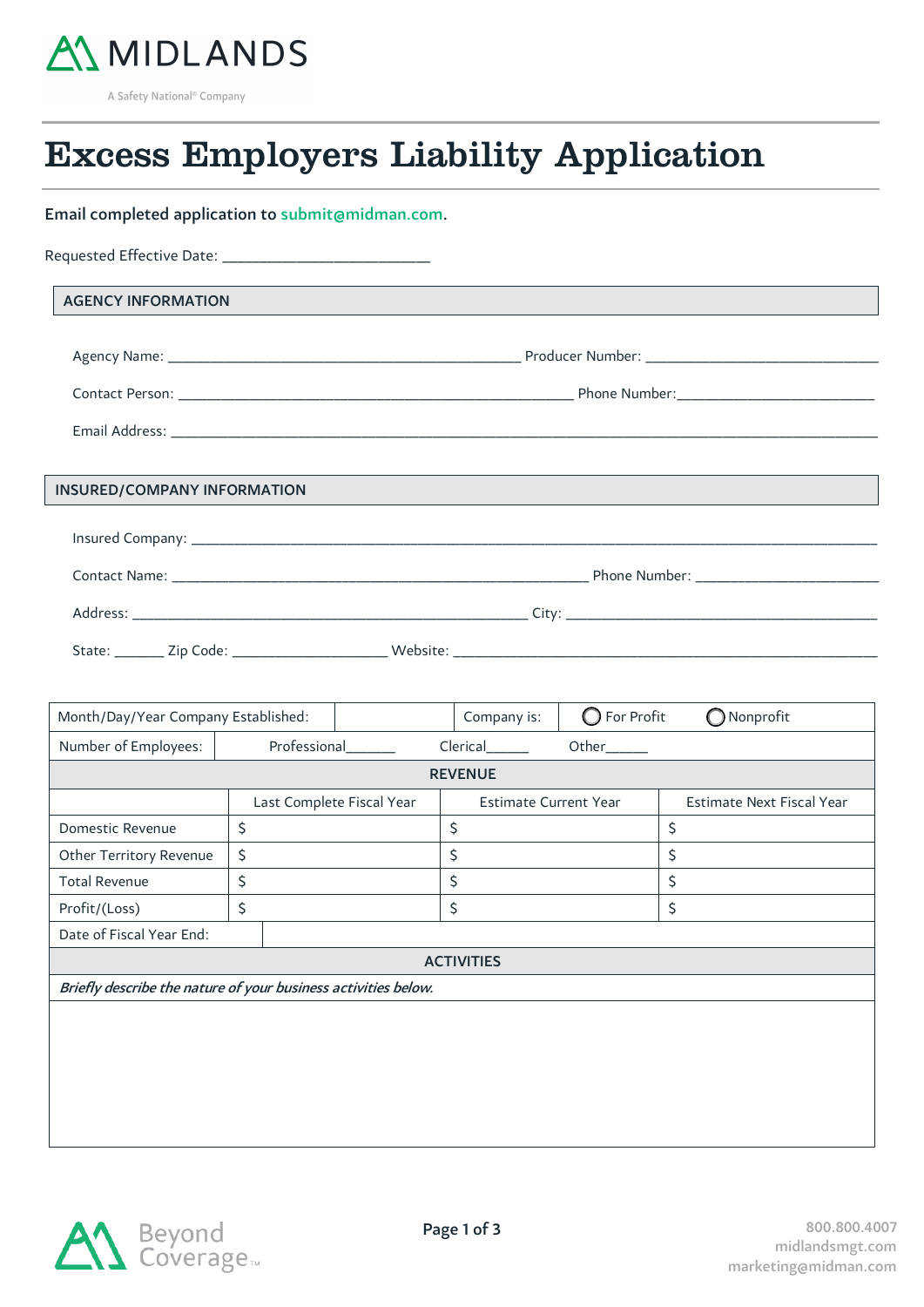

A Safety National<sup>®</sup> Company

|                                                                                                                                           | ADDITIONAL LOCATIONS (attach additional sheets if more than 4 locations) |        |    |           |  |  |
|-------------------------------------------------------------------------------------------------------------------------------------------|--------------------------------------------------------------------------|--------|----|-----------|--|--|
|                                                                                                                                           | <b>Location 2 Name:</b>                                                  |        |    |           |  |  |
| Address:                                                                                                                                  |                                                                          |        |    |           |  |  |
| City:                                                                                                                                     |                                                                          | State: |    | Zip Code: |  |  |
| <b>Location 3 Name:</b>                                                                                                                   |                                                                          |        |    |           |  |  |
| Address:                                                                                                                                  |                                                                          |        |    |           |  |  |
| City:                                                                                                                                     |                                                                          | State: |    | Zip Code: |  |  |
| <b>Location 4 Name:</b>                                                                                                                   |                                                                          |        |    |           |  |  |
| Address:                                                                                                                                  |                                                                          |        |    |           |  |  |
| City:                                                                                                                                     |                                                                          | State: |    | Zip Code: |  |  |
|                                                                                                                                           |                                                                          |        |    |           |  |  |
| <b>PAYROLL INFORMATION</b>                                                                                                                |                                                                          |        |    |           |  |  |
| Total estimated payroll for the next financial year:                                                                                      |                                                                          |        | \$ |           |  |  |
| Payroll relating to non-manual work away from your offices such as consulting, programming,<br>etc. Detail the nature of this work below: |                                                                          |        |    | \$        |  |  |
|                                                                                                                                           |                                                                          |        |    |           |  |  |

Payroll relating to manual work away from your offices. *Detail the nature of this work below:*  $\vert \mathcal{S} \vert$ 

| Payroll relating to hazardous work away from your offices. <i>Detail the nature of this work below:</i>   \$ |  |
|--------------------------------------------------------------------------------------------------------------|--|
|                                                                                                              |  |

In the course of an average working day are people, other than your employees, regularly In the course of an average working day are people, other than your employees, regularly  $O$  Yes  $O$  No present on your premises? If yes, describe below:

| <b>UNDERLYING INSURANCES</b><br>Provide details of your current insurance policies: |  |   |  |    |      |
|-------------------------------------------------------------------------------------|--|---|--|----|------|
|                                                                                     |  |   |  |    | Type |
| General Liability                                                                   |  |   |  | \$ |      |
| Auto Liability                                                                      |  | Ś |  | Ś  |      |
| <b>Employers Liability</b>                                                          |  |   |  |    |      |
| Professional Liability                                                              |  |   |  |    |      |
| Property                                                                            |  |   |  |    |      |
| <b>Business interruption</b>                                                        |  |   |  |    |      |
| Other:                                                                              |  |   |  | Ś  |      |
| Retroactive date on your current professional indemnity insurance (if applicable):  |  |   |  |    |      |